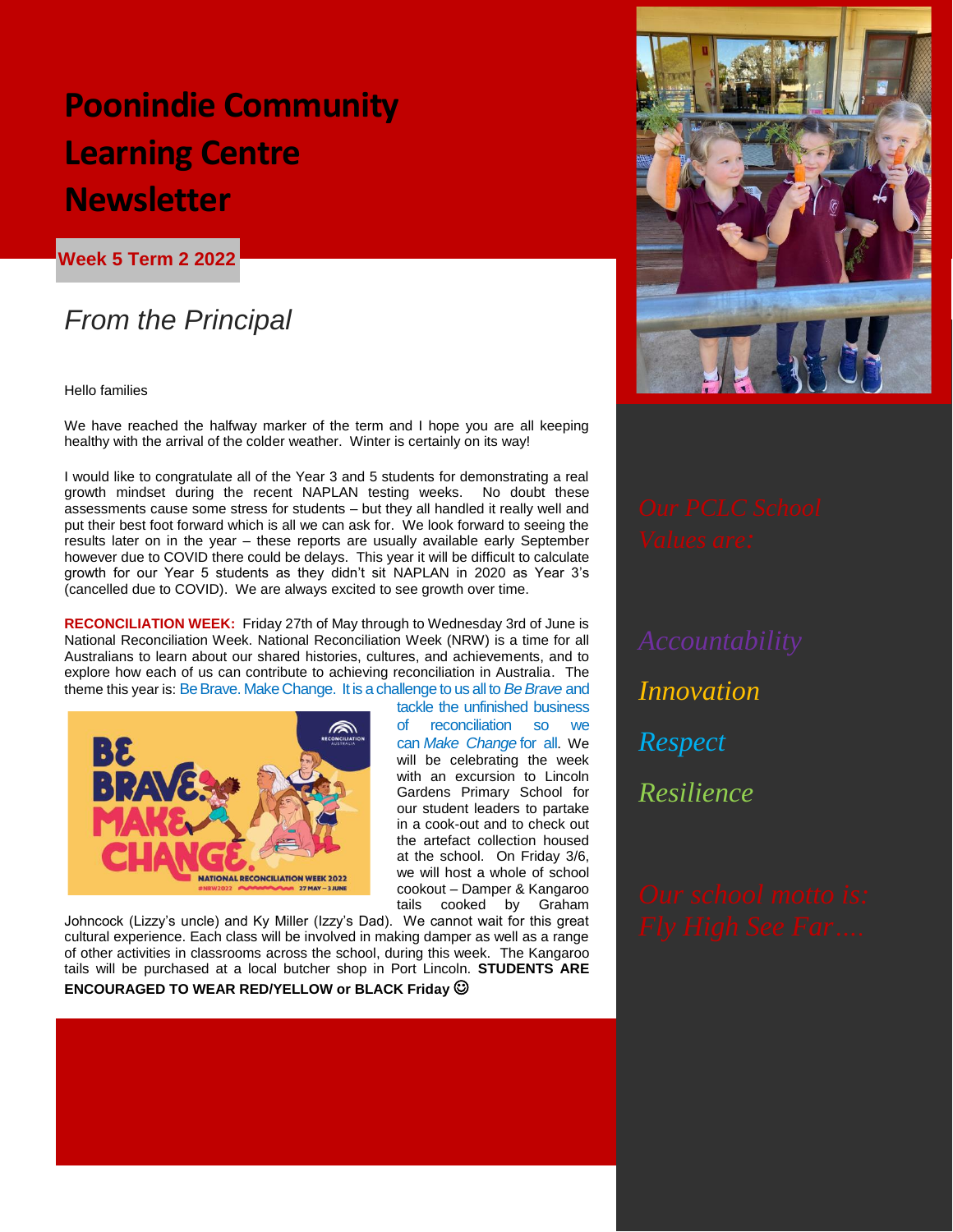**COVID-19 Update: From the commencement of this week,** the Department for Education SA in conjunction with the advice from SA Health have removed the mask mandate for students in years 7-12 and vaccinated staff in schools and preschools whilst indoors. Whilst the mandate has been dropped, it is still highly recommended for students years 3-12 and staff indoors. **Unvaccinated staff are still required to wear a mask indoors.**

Face masks will be temporarily required to be worn in education settings when COVID-19 transmission reaches certain outbreak thresholds, based on SA Health advice. When certain outbreak thresholds are reached, face masks will be required to be worn by students in years 7-12 only, and all staff and visitors in the school, preschool or children's centre for a 14-day period.

#### **OUR WONDERFUL PARENTS AT WORK AROUND THE SCHOOL!**





Have a brilliant week everyone, **Sally Cormack - Principal**

### PARENT HELPERS ON THE MOVE AT POONINDIE CLC

It has been great to see the interest and enthusiasm of parent volunteers in classrooms following the relaxing of the COVID restrictions. We have had parents in to listen to reading in the afternoons in the JP classrooms.



Recently Mick Minto put up a beautiful timber fence to provide a more sheltered area for students to sit. Thanks Mick it looks amazing and is a great wind break!



Many thanks to Susie Higgins who has our Winter Vegie patch on the move – we cannot wait to cook from our produce.



THANKYOU to our wonderful PCLC parents from the bottom of our HEARTS

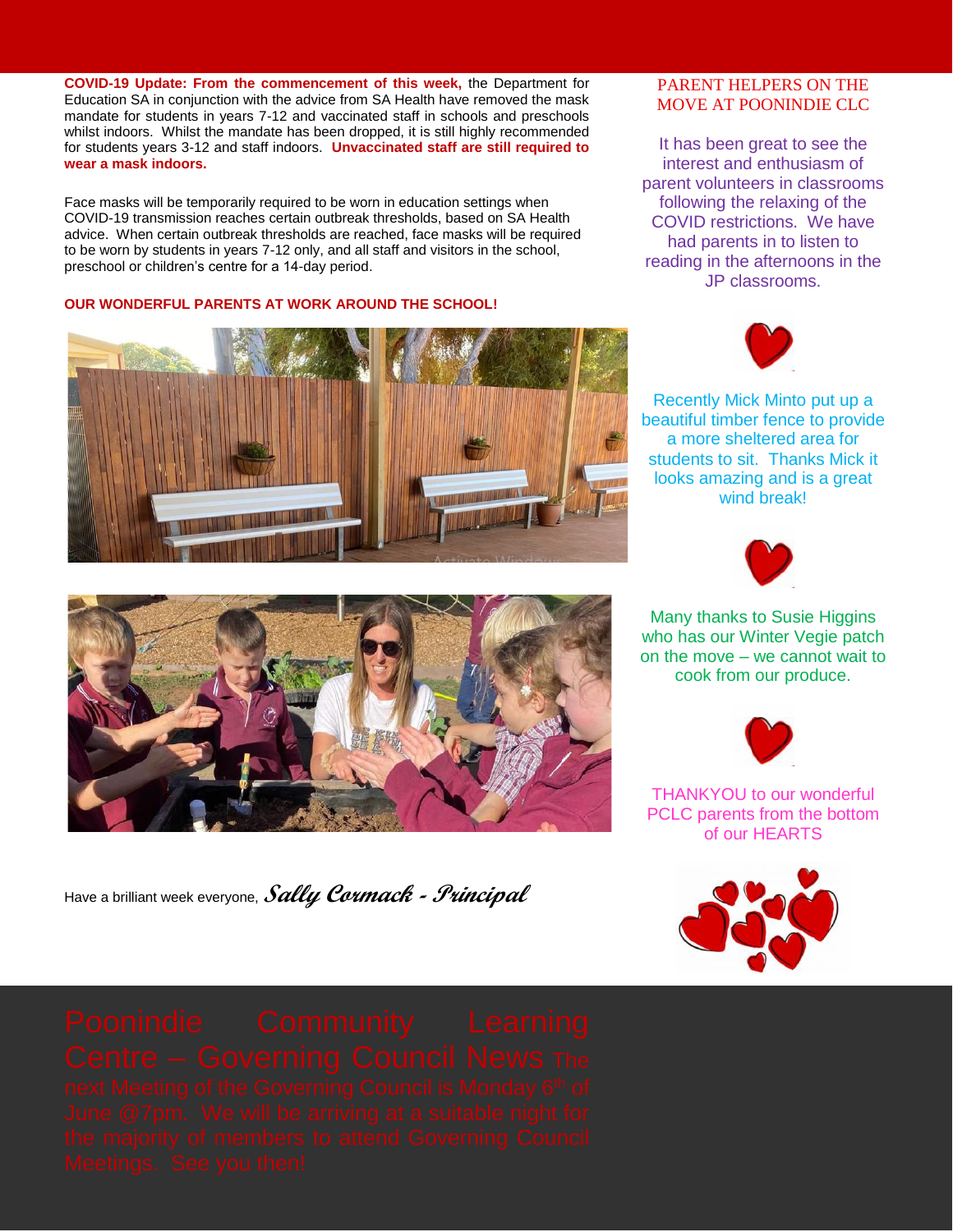# DO YOU KNOW HOW TO HELP YOUR CHILD LEARN ABOUT PLACE VALUE in MATH?

#### What is place value?

**Place value is the value of each digit in a number**. For example, the 5 in 350 represents 5 tens or 50 ones however, the 5 in 5,006 represents 5 thousand, 50 hundreds or 500 tens. It is important that children understand that whilst a digit can be the same, its **value depends on where it is positioned in the number**.

Place value is one of the most important areas of the primary maths curriculum. It involves an understanding that our number system is a base 10 system and the concept that "10 of those means 1 of those". The knowledge of place value patterns; that 10 of these is 1 of those is necessary by the end of year 2 in order for learners to be able to work effectively with two-digit numbers and beyond.

Place value is linked to many other areas of maths; a solid understanding of place value is vital in order to allow children to competently add, subtract, multiply and divide, amongst other things including working with decimals.

## Tens and Ones Game to Play at Home

Suitable for students Years 2 upward or students who are still having difficulty understanding the concept

- Draw the tens and ones grid.  $1.$
- Roll a dice or choose a number under 10.  $2.$
- 3. Use pop sticks, sticks, pegs, or any other materials to make that amount.
- 4. Write or put the materials into the ones column.
- Roll the die again and repeat the process. 5.
- 6. When you get to more than 9 in the ones column, transfer the other items into the tens column.





**Hi everyone, I hope you have enjoyed the recent rains – it is starting to feel like winter!**

**I've enjoyed reconnecting with students staff and families since being back on deck this term. Many students are loving coming to my recess craft times – great drawing and creating has been produced – look out for the bags and pillow that will be coming home next week!**

**I am really proud of the older students for taking on the breakfast program and looking after the younger students. Great Accountability in action (one of our school values!**

**I am hoping to have my evenings on these dates**

**PAMPER evening:**

**18th August**

**LEGO evening: 8 th Sept.**

**I will update you with more details before the end of term including consent forms.**

**QUOTE FOR THE WEEK FROM HELEN: Laughter is a smile that has burst – let's laugh"!**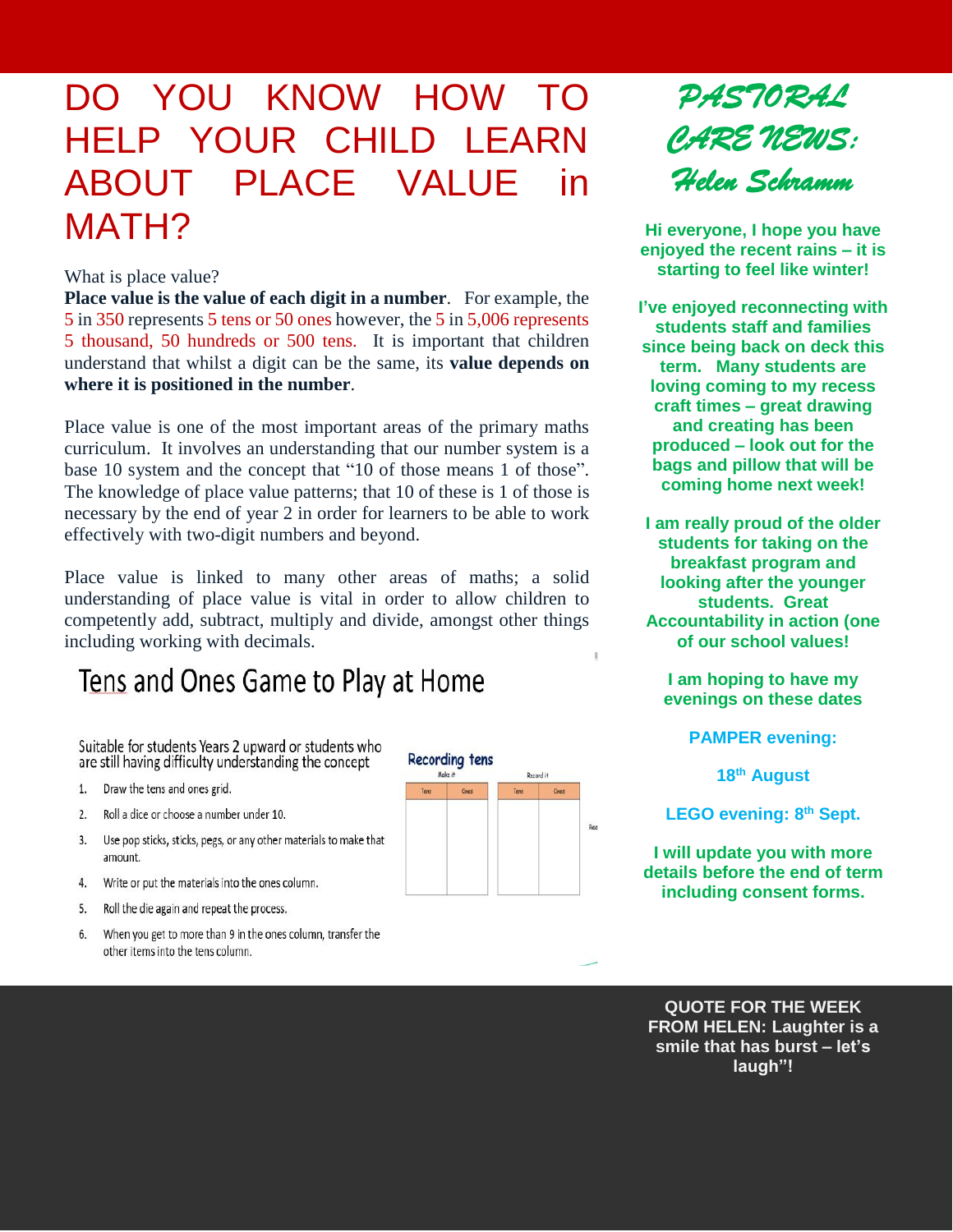# WHATS GOING ON IN MRS LETTONS

# YEAR 5/6 CLASSROOM?

In math this week our class are learning to understand that fractions are based on how a part relates to the whole, and that a whole can be broken into numerous amounts and sizes based on needs.

Mrs Letton gave us some tickets and we needed to order them from smallest to largest between 0-4. We thought this would be a walk in the park because it's only 4 numbers. But as usual there was more to it than that. We had equivalents that we needed to match as well.

We worked together in small groups to achieve our goal. It was challenging but enjoyable!



### STUDENT WELLBEING AND LEARNING IMPROVEMENT -Kim Francis

### *Mindful Mondays*

We are beyond lucky to have Emma Varney working at PCLC as one of our very talented SSOs, she comes with an extremely knowledgeable background in fitness, in particular Yoga. Emma is a trained and practicing Yoga teacher so we are tapping into her skills, passion and knowledge and running Mindful Monday Yoga classes. Students thoroughly enjoyed Emma's class and cannot wait for the next session! Enjoy these photos!





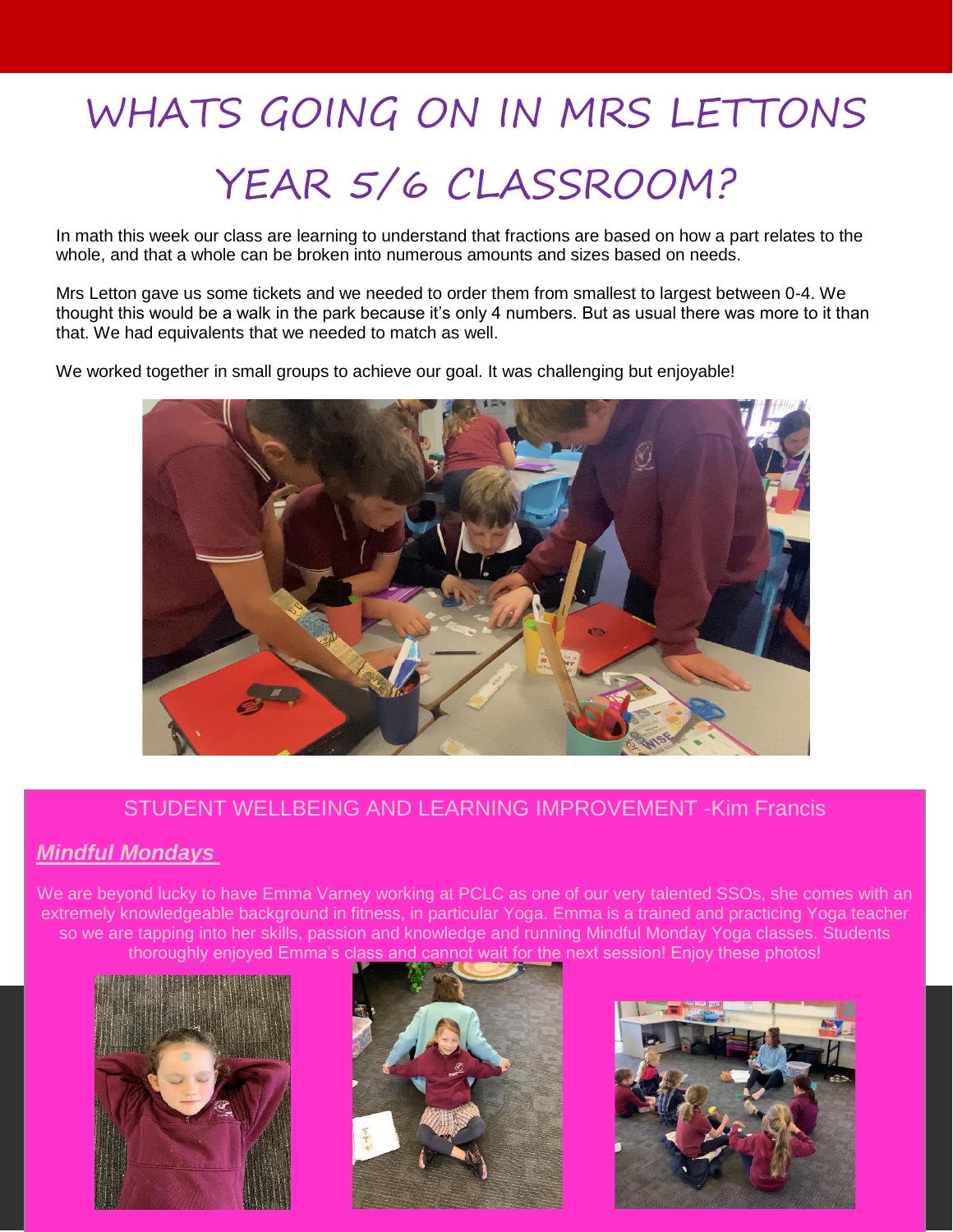|                         | <u>Term 2 Calendar Poonindie Community Learning Centre</u>                                                           |                                                       |                                                     |                                                    |                                             |  |  |  |
|-------------------------|----------------------------------------------------------------------------------------------------------------------|-------------------------------------------------------|-----------------------------------------------------|----------------------------------------------------|---------------------------------------------|--|--|--|
|                         | <b>Monday</b>                                                                                                        | <b>Tuesday</b>                                        | Wednesday                                           | <b>Thursday</b>                                    | <b>Friday</b>                               |  |  |  |
|                         | $2^{nd}$ May                                                                                                         | $3rd$ May                                             | 4 <sup>th</sup> May                                 | <b>5th May</b>                                     | $6th$ May                                   |  |  |  |
| 1                       | <b>PUPIL FREE DAY with</b><br><b>LGPS</b><br><b>TEACHING AND</b><br><b>LEARNING CYCLE</b><br><b>CORWIN - writing</b> | Day 1 Term 2-<br><b>Students Return to</b><br>school! | Sally and Kim out for<br><b>Leadership Training</b> |                                                    |                                             |  |  |  |
|                         | <b>PL Education Office</b>                                                                                           |                                                       | <b>Staff Meeting</b>                                |                                                    |                                             |  |  |  |
|                         | 9th May                                                                                                              | 10th May                                              | 11th May                                            | 12th May                                           | 13th May                                    |  |  |  |
|                         | <b>NAPLAN</b>                                                                                                        |                                                       |                                                     |                                                    | <b>SAPSASSA Cross</b><br><b>Country</b>     |  |  |  |
| $\overline{2}$          | Week 1                                                                                                               |                                                       |                                                     |                                                    |                                             |  |  |  |
|                         |                                                                                                                      |                                                       | <b>Staff Meeting</b>                                | <b>Governing Council</b><br><b>Meeting 7pm</b>     |                                             |  |  |  |
|                         | $16th$ May                                                                                                           | $17th$ May                                            | $18th$ May                                          | $19th$ May                                         | 20th May                                    |  |  |  |
|                         |                                                                                                                      |                                                       |                                                     |                                                    |                                             |  |  |  |
| $\overline{\mathbf{3}}$ | <b>NAPLAN</b>                                                                                                        |                                                       |                                                     |                                                    |                                             |  |  |  |
|                         | <b>Week 2</b>                                                                                                        |                                                       | <b>Staff Meeting</b>                                |                                                    | <b>ASSEMBLY</b><br>R/1 Butler               |  |  |  |
|                         | 23rd May                                                                                                             | 24th May                                              | 25th May                                            | 26th may                                           | 27th may<br>S.                              |  |  |  |
| 4                       |                                                                                                                      | <b>Fire Drill -</b><br><b>Evacuation</b>              |                                                     | <b>Sally out for</b><br><b>Leadership Training</b> | Sally out for<br><b>Leadership Training</b> |  |  |  |
|                         |                                                                                                                      |                                                       | <b>Staff Meeting</b>                                |                                                    |                                             |  |  |  |
|                         | 30th May<br><b>RECONCILIATION</b>                                                                                    | $31st$ May                                            | 1 <sup>st</sup> June                                | $2nd$ June                                         | $3rd$ June                                  |  |  |  |
| $5\phantom{1}$          | <b>WEEK</b><br><b>Be Brave make</b><br>change                                                                        | <b>SAPSASSA Football</b>                              |                                                     | ▶                                                  |                                             |  |  |  |
|                         | RECONCILIATION<br>WEEK 2022                                                                                          |                                                       | <b>Staff Meeting</b>                                |                                                    |                                             |  |  |  |
|                         | <b>6th June</b>                                                                                                      | <b>7th June</b>                                       | <b>8th June</b>                                     | 9th June                                           | 10th June                                   |  |  |  |
|                         | Governing Council                                                                                                    |                                                       |                                                     |                                                    |                                             |  |  |  |
| 6                       | <b>Meeting 7pm</b>                                                                                                   |                                                       | <b>Staff Meeting</b>                                |                                                    | <b>ASSEMBLY</b><br>5/6 Letton<br>class      |  |  |  |